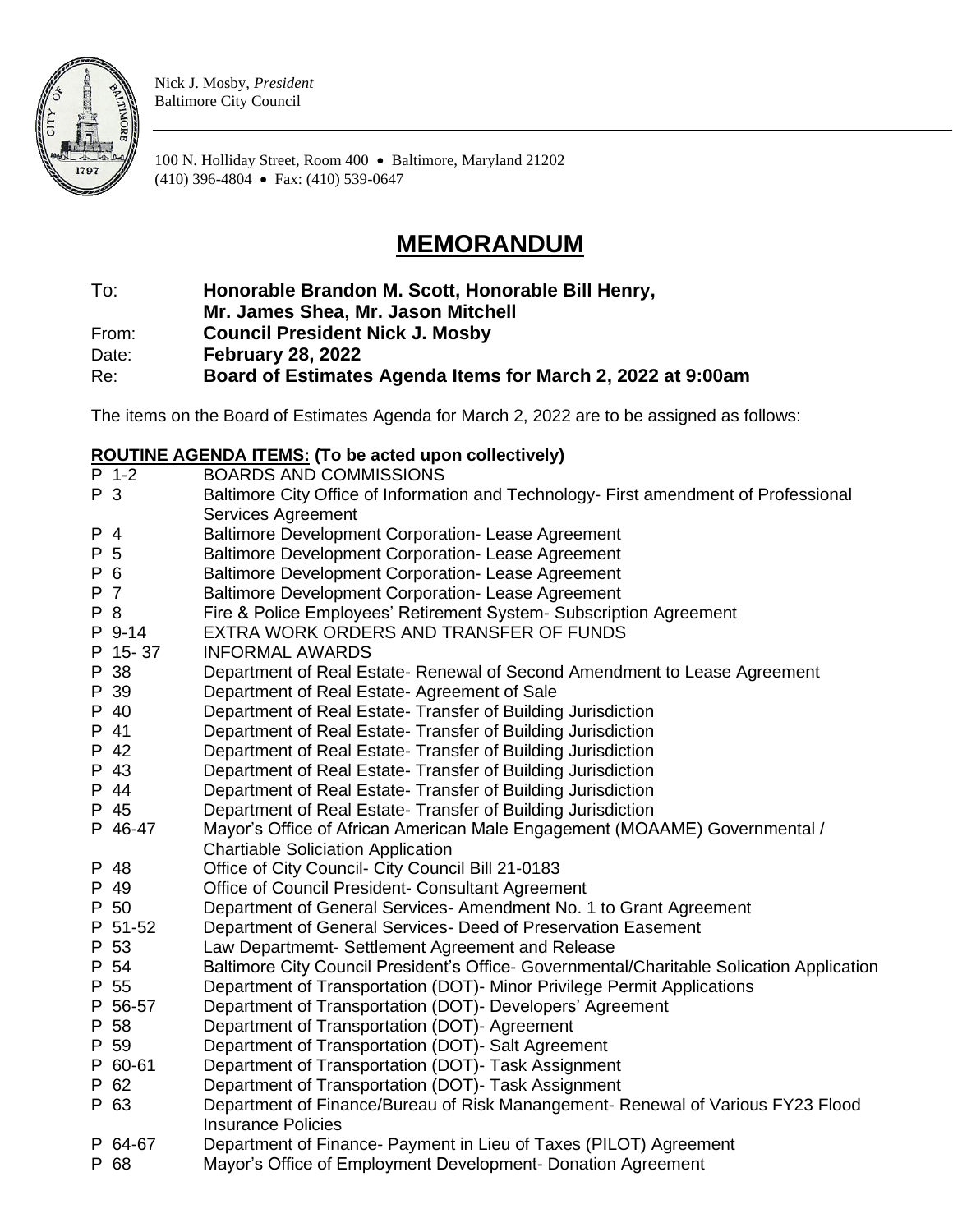| P 69      | Mayor's Office of Employment Development- ARPA Subgrant Agreement                             |
|-----------|-----------------------------------------------------------------------------------------------|
| P 70-71   | Mayor's Office of Employment Development- ARPA Subgrant Agreement                             |
| P 72-73   | Mayor's Office of Employment Development- ARPA Subgrant Agreement                             |
| P 74-75   | Mayor's Office of Employment Development- ARPA Subgrant Agreement                             |
| P 76-80   | RECOMMENDATIONS FOR CONTRACT AWARDS/REJECTIONS                                                |
| P 81      | Fire Department- Advanced Life Support Education Grant Agreement                              |
| P 82      | Fire Department- Expenditure of Funds                                                         |
| P 83      | Fire Department- Expenditure of Funds                                                         |
| P 84      | Baltimore Police Department- Grant Award                                                      |
| P 85-112  | PERSONNEL MATTERS                                                                             |
| P 113     | Department of Housing and Community Development - Condemnation of Leasehold Rent<br>Interest  |
| P 114     | Department of Housing and Community Development - Donation of Leasehold Interest              |
| P 115     | Department of Housing and Community Development - Donation of Leasehold Interest              |
| P 116     | Department of Housing and Community Development - Donation of Leasehold Interest              |
| P 117     | Department of Housing and Community Development- Condemnation of Redemption                   |
| P 118     | Department of Housing and Community Development- Condemnation                                 |
| P 119     | Department of Housing and Community Development- Condemnation or Redemption                   |
| P 120     | Department of Housing and Community Development- Condemnation or Redemption                   |
| P 121     | Department of Housing and Community Development- Condemnation or Redemption                   |
| P 122     | Department of Housing and Community Development- Condemnation or Redemption                   |
| P 123     | Department of Housing and Community Development- Condemnation or Redemption                   |
| P 124     | Mayor's Office of Neighborhood Safety and Engagement (MONSE)- Grant Award                     |
| P 125-126 | Mayor's Office of Homeless Services- Provider Agreements                                      |
| P 127     | Mayor's Office of Homeless Services- Amendment No. 1 to Agreement                             |
| P 128     | Mayor's Office of Homeless Services- Amendment No. 1 to Agreement                             |
| P 129     | Mayor's Office of Homeless Services- Amendment No. 1 to Agreement                             |
| P 130-134 | <b>TRANSFER OF FUNDS</b>                                                                      |
| P 135-136 | Department of Housing and Community Development- Acquisition by Gift                          |
| P 137     | Department of Housing and Community Development- Acquisition by Gift                          |
| P 138     | Department of Housing and Community Development- Acquisition by Gift                          |
| P 139     | Department of Housing and Community Development- Acquisition by Gift                          |
| P 140     | Department of Housing and Community Development- CDBG Grant Agreement                         |
| P 141-142 | Department of Housing and Community Development- Ninth Amendatory Agreement                   |
| P 143     | Department of Housing and Community Development- Land Disposition Agreement                   |
| P 144-145 | Department of Housing and Community Development- Side Yard Land Disposition                   |
|           | Agreement                                                                                     |
| P 146     | Department of Housing and Community Development- Land Disposition Agreement                   |
| P 147     | Department of Housing and Community Development- Correction                                   |
| P 148-149 | Department of Housing and Community Development- Land Disposition Agreement                   |
| P 150-157 | Department of Housing and Community Development- HOME Investment Partnerships<br>Program Loan |
| P 158     | Bureau of Procurement- Pay Outstanding Invoices                                               |
| P 159     | Bureau of Procurement- Pay Outstanding Invoices                                               |
| P 160     | Bureau of Procurement- Unathorized Spend Pay Outstanding Invoices                             |
| P 161     | Bureau of Procurement- Unathorized Spend Pay Outstanding Invoices                             |
| P 162     | Bureau of Procurement- Pay Invoices of Unathorized Spend                                      |
| P 163     | Bureau of Procurement- Unathorized Spend Pay Outstanding Invoices                             |
| P 164     | Bureau of Procurement- Pay Outstanding Invoice                                                |
| P 165     | Bureau of Procurement- Pay Outstanding Invoice                                                |
| P 166-167 | Health Department- Ratification Sixth and Seventh Notification of Grant Award                 |
| P 168     | Health Department- Agreement                                                                  |
| P 169     | Health Department- Agreement                                                                  |
| P 170     | Health Department- Agreement                                                                  |
| P 171     | Health Department- Agreement                                                                  |